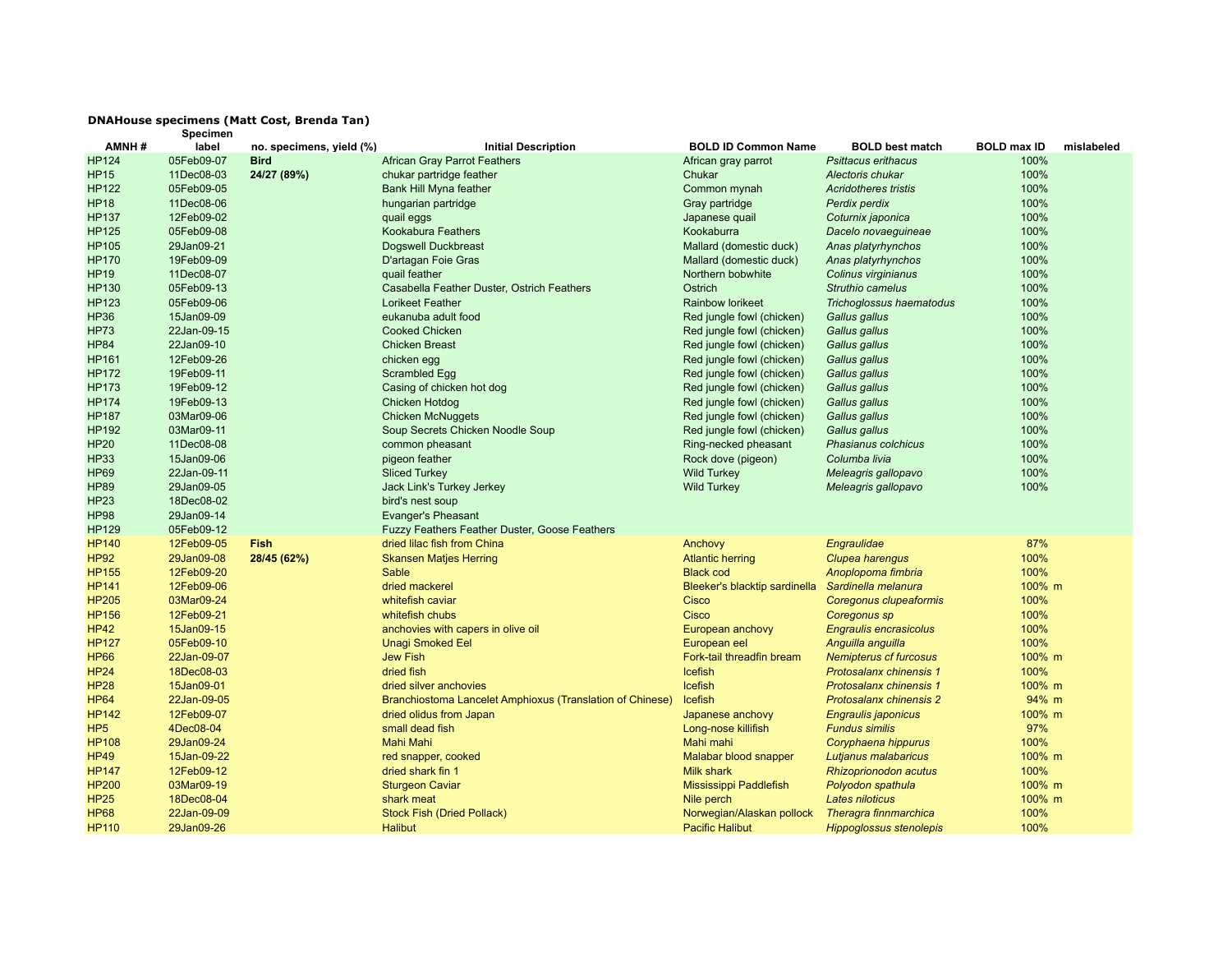| <b>HP67</b>                | 22Jan-09-08               |               | <b>Kibinago Anchovies</b>                                | Silver-stripe round herring          | Spratelloides gracilis                  | 100%        |
|----------------------------|---------------------------|---------------|----------------------------------------------------------|--------------------------------------|-----------------------------------------|-------------|
| <b>HP61</b>                | 22Jan-09-02               |               | <b>Pacific Ocean Smelts</b>                              | Silverside                           | <b>Odontesthes gracilis</b>             | 100%        |
| <b>HP109</b>               | 29Jan09-25                |               | Swordfish                                                | Swordfish                            | Xiphias gladius                         | 100%        |
| <b>HP62</b>                | 22Jan-09-03               |               | <b>Frozen Yellow Catfish</b>                             | <b>Walking catfish</b>               | <b>Clarias batrachus</b>                | 100% m      |
| <b>HP201</b>               | 03Mar09-20                |               | sliced cooked sturgeon                                   | White sturgeon                       | Acipenser transmontanus                 | 100%        |
| <b>HP29</b>                | 15Jan09-02                |               | frozen yellow croaker                                    | <b>Yellow croaker</b>                | Larimichthys polyactis                  | 100%        |
| <b>HP65</b>                | 22Jan-09-06               |               | <b>Yellow Striped Travelly</b>                           | <b>Yellow Striped Travelly</b>       |                                         | 100%        |
|                            |                           |               |                                                          |                                      | Selaroides leptolepis                   |             |
| <b>HP41</b>                | 15Jan09-14                |               | smoked boneless eel filets<br><b>Sliced Salmon</b>       |                                      |                                         |             |
| <b>HP72</b>                | 22Jan-09-14               |               |                                                          |                                      |                                         |             |
| <b>HP76</b>                | 22Jan09-18                |               | <b>Fancy Feast Shredded Yellowfin Tuna Fare</b>          |                                      |                                         |             |
| <b>HP77</b>                | 22Jan09-19                |               | <b>Fancy Feast Trout</b>                                 |                                      |                                         |             |
| <b>HP78</b>                | 22Jan09-20                |               | <b>Fancy Feast Wild Salmon Florentine</b>                |                                      |                                         |             |
| <b>HP79</b>                | 22Jan09-21                |               | <b>Fancy Feast Ocean Fish</b>                            |                                      |                                         |             |
| <b>HP80</b>                | 22Jan09-22                |               | <b>Sheba Tuna Filet</b>                                  |                                      |                                         |             |
| <b>HP81</b>                | 22Jan09-23                |               | Sheba Ocean Seafood Cocktail (Tuna, Squid, Mussels)      |                                      |                                         |             |
| <b>HP104</b>               | 29Jan09-20                |               | Real Meat Fish and Venison Jerkey Treats                 |                                      |                                         |             |
| <b>HP121</b>               | 05Feb09-04                |               | <b>Roland Sardines</b>                                   |                                      |                                         |             |
| <b>HP139</b>               | 12Feb09-04                |               | dried flounder                                           |                                      |                                         |             |
| <b>HP148</b>               | 12Feb09-13                |               | dried shark fin 2                                        |                                      |                                         |             |
| <b>HP150</b>               | 12Feb09-15                |               | canned sardines                                          |                                      |                                         |             |
| <b>HP152</b>               | 12Feb09-17                |               | canned fried dace                                        |                                      |                                         |             |
| <b>HP154</b>               | 12Feb09-19                |               | canned roasted eel                                       |                                      |                                         |             |
| <b>HP183</b>               | 03Mar09-02                |               | <b>GNC Triple Strength Fish Oil</b>                      |                                      |                                         |             |
| <b>HP184</b>               | 03Mar09-03                |               | <b>GNC Omega Complex Fish Oil</b>                        |                                      |                                         |             |
| <b>HP95</b>                | 29Jan09-11                | <b>Mammal</b> | Healthy Bones, dog treats with bison                     | American bison                       | <b>Bison bison</b>                      | 100%        |
| <b>HP27</b>                | 18Dec08-06                | 46/62 (74%)   | american black bear                                      | American black bear                  | Ursus americanus                        | 100%        |
| <b>HP13</b>                | 11Dec08-01                |               | coyote skin                                              | Coyote                               | Canis latrans                           | 100%        |
| <b>HP31</b>                | 15Jan09-04                |               | dog hair                                                 | Dog/gray wolf                        | Canis lupus                             | 100%        |
| <b>HP32</b>                | 15Jan09-05                |               | dog hair                                                 | Dog/gray wolf                        | Canis lupus                             | 100%        |
| <b>HP204</b>               | 03Mar09-23                |               |                                                          |                                      |                                         |             |
| <b>HP74</b>                |                           |               | dog hair molly                                           | Dog/gray wolf                        | Canis lupus                             | 100%        |
|                            | 22Jan-09-16               |               | Président Feta Cheese                                    | Domestic cow                         | <b>Bos taurus</b>                       | 100%        |
| <b>HP88</b>                | 29Jan09-04                |               | Dakota Brand Beef Jerkey                                 | Domestic cow                         | <b>Bos taurus</b>                       | 100%        |
| <b>HP90</b>                | 29Jan09-06                |               | <b>Jack Link's Beef Stick</b>                            | Domestic cow                         | <b>Bos taurus</b>                       | 100%        |
| <b>HP91</b>                | 29Jan09-07                |               |                                                          | Domestic cow                         | <b>Bos taurus</b>                       | 100%        |
| <b>HP102</b>               | 29Jan09-18                |               | Oscar Mayer Beef Baloney<br><b>Venison Jerkey Treats</b> | Domestic cow                         | <b>Bos taurus</b>                       | 100% m      |
| <b>HP126</b>               | 05Feb09-09                |               | Sabrett Hotdog                                           | Domestic cow                         | <b>Bos taurus</b>                       | 100%        |
| HP131                      | 05Feb09-14                |               | Land o Lakes Butter                                      | Domestic cow                         | <b>Bos taurus</b>                       | 100%        |
| HP163                      | 19Feb09-02                |               | Dannon Nonfat Yogurt                                     | Domestic cow                         | <b>Bos taurus</b>                       | 100%        |
| <b>HP165</b>               | 19Feb09-04                |               |                                                          | Domestic cow                         | <b>Bos taurus</b>                       | 100%        |
|                            | 19Feb09-10                |               | Philadelphia Cream Cheese                                | Domestic cow                         | <b>Bos taurus</b>                       | 100% m      |
| <b>HP171</b>               |                           |               | Bulgarian White brined Sheep's Milk Cheese               |                                      |                                         |             |
| <b>HP188</b>               | 03Mar09-07                |               | McDonald's Hamburger                                     | Domestic cow                         | <b>Bos taurus</b>                       | 100%        |
| <b>HP75</b>                | 22Jan-09-17               |               | <b>Couturier Goat Cheese</b>                             | Domestic goat                        | Capra hircus                            | 100%        |
| <b>HP168</b>               | 19Feb09-07                |               | Rocinante Goat's Milk cheese                             | Domestic goat                        | Capra hircus                            | 100%        |
| <b>HP70</b>                | 22Jan-09-12               |               | <b>Sliced Ham</b>                                        | Domestic pig/wild boar               | Sus scrofa                              | 100%        |
| <b>HP71</b>                | 22Jan-09-13               |               | <b>Sliced Salami</b>                                     | Domestic pig/wild boar               | Sus scrofa                              | 100%        |
| <b>HP144</b>               | 12Feb09-09                |               | hot dried pork                                           | Domestic pig/wild boar               | Sus scrofa                              | 100%        |
| <b>HP145</b>               | 12Feb09-10                |               | pork jerky with anchovy flavored sauce                   | Domestic pig/wild boar               | Sus scrofa                              | 100%        |
| <b>HP169</b>               | 19Feb09-08                |               | Ricotta Salata Sheepmilk cheese                          | Domestic sheep                       | Ovis aries                              | 100%        |
| <b>HP208</b>               | 03Mar09-27                |               | elk steak                                                | Elk                                  | Cervus canadensis                       | 100%        |
| <b>HP56</b><br><b>HP96</b> | 15Jan-09-29<br>29Jan09-12 |               | bat guano<br><b>Horse Manure</b>                         | Flat-faced fruit-eating bat<br>Horse | Artibeus planirostris<br>Equus caballus | 97%<br>100% |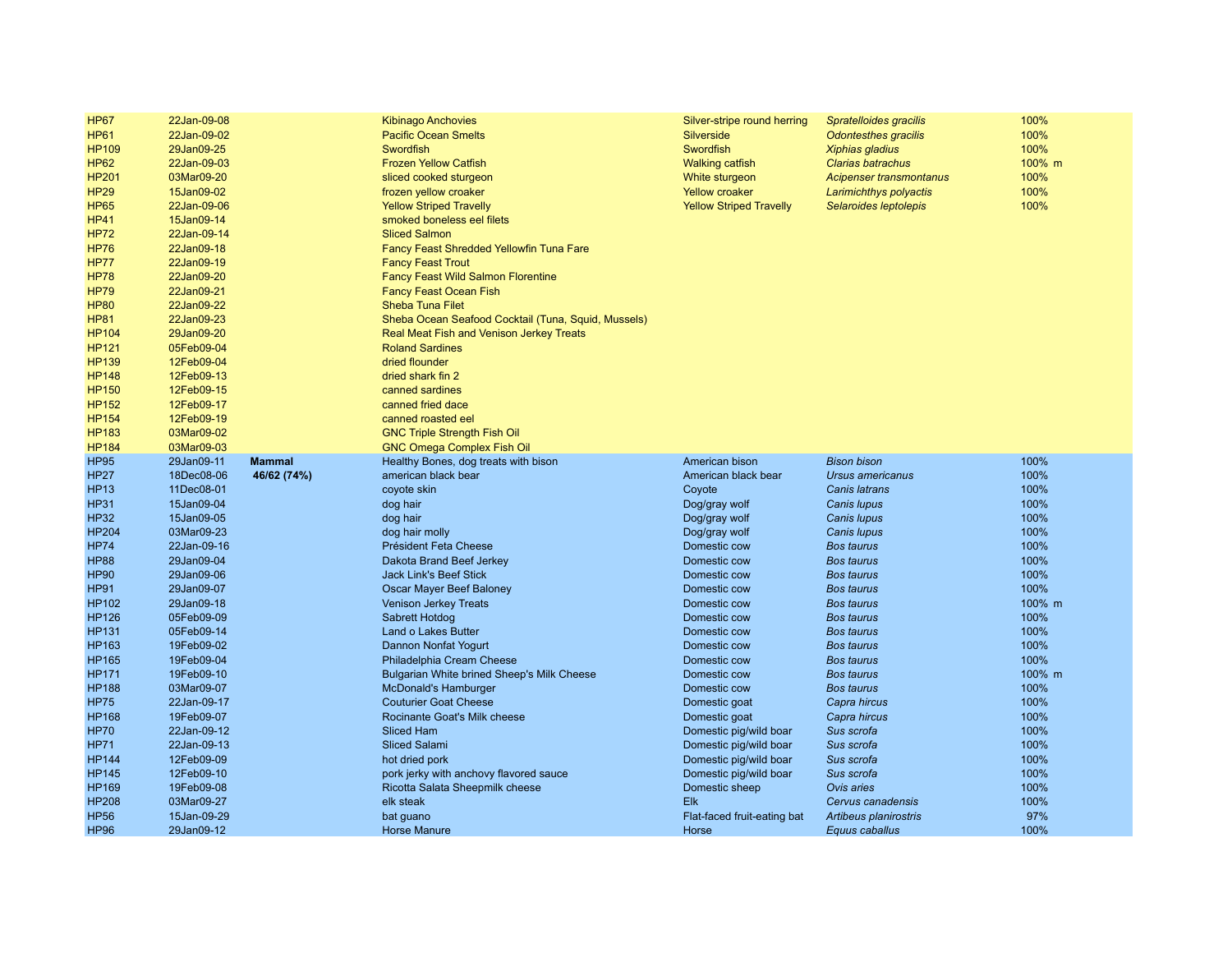| <b>HP50</b>     | 15Jan-09-23 |                          | mouse tail                                     | House mouse          | <b>Mus musculus</b>          | 100% |
|-----------------|-------------|--------------------------|------------------------------------------------|----------------------|------------------------------|------|
| <b>HP30</b>     | 15Jan09-03  |                          | human hair-MS                                  | Human                | Homo sapiens                 | 100% |
| <b>HP113</b>    | 29jan09-29  |                          | hair--brenda                                   | Human                | Homo sapiens                 | 100% |
| <b>HP114</b>    | 29jan09-30  |                          | hair--matt                                     | Human                | Homo sapiens                 | 100% |
| <b>HP118</b>    | 05Feb09-01  |                          | hair from hairbrush                            | Human                | Homo sapiens                 | 100% |
| <b>HP181</b>    | 19Feb09-20  |                          | Hair from cathy's hairbrush                    | Human                | Homo sapiens                 | 100% |
| <b>HP194</b>    | 03Mar09-13  |                          | Lillie T's hair                                | Human                | Homo sapiens                 | 100% |
| <b>HP195</b>    | 03Mar09-14  |                          | Isabelle's hair                                | Human                | Homo sapiens                 | 100% |
| <b>HP196</b>    | 03Mar09-15  |                          | Graham F.'s hair                               | Human                | Homo sapiens                 | 100% |
| <b>HP197</b>    | 03Mar09-16  |                          | Chloe K.'s hair                                | Human                | Homo sapiens                 | 100% |
| <b>HP198</b>    | 03Mar09-17  |                          | Jiaochen K's hair                              | Human                | Homo sapiens                 | 100% |
| <b>HP199</b>    | 03Mar09-18  |                          | Caroline H's hair                              | Human                | Homo sapiens                 | 100% |
| <b>HP16</b>     | 11Dec08-04  |                          | muskrat skin                                   | <b>Muskrat</b>       | Ondatra zibethicus           | 100% |
| <b>HP14</b>     | 11Dec08-02  |                          | raccoon skin                                   | Raccoon              | Procyon lotor                | 100% |
| <b>HP185</b>    | 03Mar09-04  |                          | <b>Deer Antlers</b>                            | Red deer             | Cervus elaphus               | 100% |
| <b>HP207</b>    | 03Mar09-26  |                          | lamp chop                                      | Sheep                | Ovis aries                   | 100% |
| <b>HP159</b>    | 12Feb09-24  |                          | buffalo mozzarella 1                           | <b>Water Buffalo</b> | <b>Bubalus bubalis</b>       | 99%  |
| <b>HP160</b>    | 12Feb09-25  |                          | buffalo mozzarella 2                           | <b>Water Buffalo</b> | <b>Bubalus bubalis</b>       | 100% |
| <b>HP26</b>     | 18Dec08-05  |                          | white-tailed deer skin/fur                     | White-tailed deer    | Odocoileus virginianus       | 100% |
| <b>HP17</b>     | 11Dec08-05  |                          | beaver skin                                    |                      |                              |      |
| <b>HP97</b>     | 29Jan09-13  |                          | <b>Evanger's Canned Venison</b>                |                      |                              |      |
| <b>HP99</b>     | 29Jan09-15  |                          | Evanger's Buffalo                              |                      |                              |      |
| <b>HP100</b>    | 29Jan09-16  |                          | <b>Evanger's Rabbit</b>                        |                      |                              |      |
| <b>HP101</b>    | 29Jan09-17  |                          | <b>Hartz Rawhide Chew Sticks</b>               |                      |                              |      |
| HP103           | 29Jan09-19  |                          | <b>Lamb Jerkey Treats</b>                      |                      |                              |      |
| <b>HP116</b>    |             |                          |                                                |                      |                              |      |
|                 | 30jan09-02  |                          | drum set with animal skin                      |                      |                              |      |
| <b>HP117</b>    | 30jan09-03  |                          | dog hair with roots (Phoebe; golden retriever) |                      |                              |      |
| <b>HP128</b>    | 05Feb09-11  |                          | frozen dog poop                                |                      |                              |      |
| HP153           | 12Feb09-18  |                          | canned pork liver pate                         |                      |                              |      |
| <b>HP157</b>    | 12Feb09-22  |                          | frozen pork dumpling                           |                      |                              |      |
| HP162           | 19Feb09-01  |                          | Saladena Goat Cheese                           |                      |                              |      |
| <b>HP182</b>    | 03Mar09-01  |                          | Lambskin Floor Applicator Refill               |                      |                              |      |
| <b>HP186</b>    | 03Mar09-05  |                          | <b>Deer Antlers</b>                            |                      |                              |      |
| <b>HP193</b>    | 03Mar09-12  |                          | Melanie S.'s hair                              |                      |                              |      |
| <b>HP202</b>    | 03Mar09-21  |                          | chamois leather cleaning cloth                 |                      |                              |      |
| <b>HP12</b>     | 4Dec08-11   | <b>Reptile/amphibian</b> | corn snake skin                                | <b>Corn snake</b>    | <b>Pantherophis guttatus</b> | 100% |
| HP2             | 4Dec08-01   | 1/5(20%)                 | <b>Turtle shell</b>                            |                      |                              |      |
| HP <sub>3</sub> | 4Dec08-02   |                          | lizard skin                                    |                      |                              |      |
| HP4             | 4Dec08-03   |                          | snake skin                                     |                      |                              |      |
| <b>HP63</b>     | 22Jan-09-04 |                          | Frog                                           |                      |                              |      |
| <b>HP180J</b>   | 21Mar09-01  | <b>Insect</b>            | cockroaches ru1                                | American cockroach   | Periplaneta americana 1      | 100% |
| <b>HP180K</b>   | 21Mar09-02  | 33/39 (85%)              | cockroaches ru2                                | American cockroach   | Periplaneta americana 1      | 99%  |
| <b>HP37</b>     | 15Jan09-10  |                          | dead cockroach                                 | American cockroach   | Periplaneta americana 2      | 96%  |
| <b>HP136</b>    | 12Feb09-01  |                          | cockroach, whole                               | American cockroach   | Periplaneta americana 2      | 96%  |
| <b>HP180a</b>   | 19Feb09-19  |                          | Cockroaches, live                              | American cockroach   | Periplaneta americana 2      | 96%  |
| <b>HP180b</b>   | 19Feb09-19  |                          | Cockroaches, live                              | American cockroach   | Periplaneta americana 2      | 96%  |
| <b>HP180c</b>   | 19Feb09-19  |                          | Cockroaches, live                              | American cockroach   | Periplaneta americana 2      | 96%  |
| <b>HP180d</b>   | 19Feb09-19  |                          | Cockroaches, live                              | American cockroach   | Periplaneta americana 2      | 96%  |
| <b>HP180e</b>   | 19Feb09-19  |                          | Cockroaches, live                              | American cockroach   | Periplaneta americana 2      | 96%  |
| <b>HP180f</b>   | 19Feb09-19  |                          | Cockroaches, live                              | American cockroach   | Periplaneta americana 2      | 96%  |
| <b>HP180g</b>   | 19Feb09-19  |                          | Cockroaches, live                              | American cockroach   | Periplaneta americana 2      | 96%  |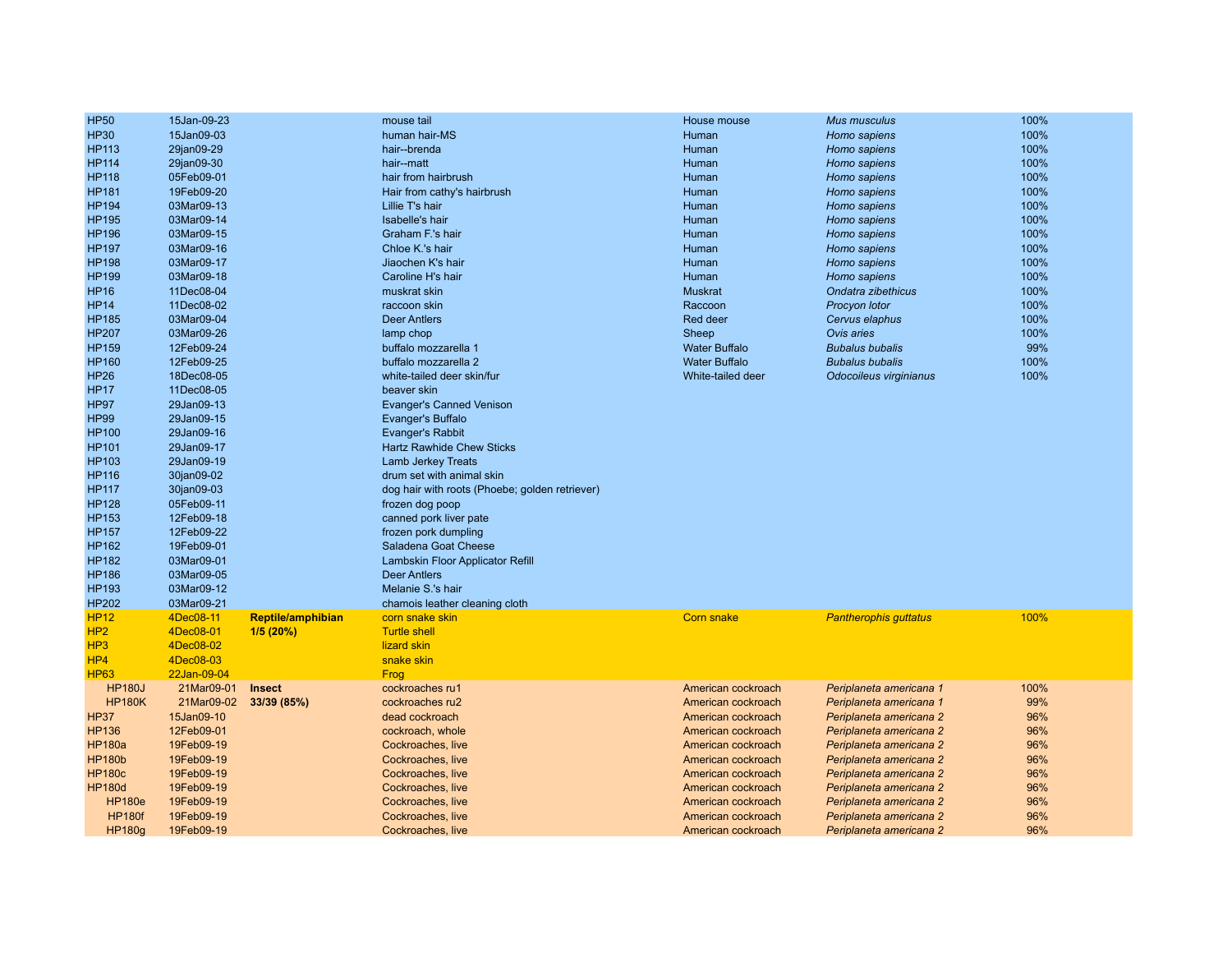| <b>HP180h</b>   | 19Feb09-19  |                        | Cockroaches, live                         | American cockroach        | Periplaneta americana 2     | 96%  |
|-----------------|-------------|------------------------|-------------------------------------------|---------------------------|-----------------------------|------|
| <b>HP180i</b>   | 19Feb09-19  |                        | Cockroaches, live                         | American cockroach        | Periplaneta americana 2     | 96%  |
| <b>HP54</b>     | 15Jan-09-27 |                        | beetle                                    | <b>Beetle</b>             | Coleoptera sp               | 84%  |
| <b>HP94</b>     | 29Jan09-10  |                        | Fly                                       | <b>Blow fly</b>           | Diptera 1                   | 100% |
| <b>HP35</b>     | 15Jan09-08  |                        | fly                                       | Blue-bottle fly           | Calliphora vicina           | 100% |
| HP <sub>9</sub> | 4Dec08-08   |                        | mini meal worms                           | Cedar tree borer          | Semanotus ligneus           | 84%  |
| <b>HP43</b>     | 15Jan09-16  |                        | freeze dried blood worms                  | Chironomid fly            | <b>Chironomus</b>           | 94%  |
| <b>HP38</b>     | 15Jan09-11  |                        | dead click beetle                         | <b>Click beetle</b>       | <b>Conoderus lividus</b>    | 97%  |
| <b>HP40</b>     | 15Jan09-13  |                        | cloudless sulfur caterpillar              | <b>Cloudless sulfur</b>   | <b>Phoebis sennae</b>       | 100% |
| <b>HP10</b>     | 4Dec08-09   |                        | cricket-whole (Acheta domestica)          | <b>Cricket</b>            | Gryllidae                   | 90%  |
| HP11            | 4Dec08-10   |                        | cricket-antennae (Acheta domestica)       | Cricket                   | Gryllidae                   | 88%  |
| <b>HP107</b>    | 29Jan09-23  |                        | <b>Timberline Superworms</b>              | <b>Darkling beetle</b>    | Diaperis boleti             | 84%  |
| <b>HP82</b>     | 22Jan09-24  |                        | Fly                                       | Flesh fly                 | Sarcophaga crassipalpis     | 100% |
| <b>HP189</b>    | 03Mar09-08  |                        | <b>Tiny Fly</b>                           | <b>Fly</b>                | Diptera 2                   | 86%  |
| <b>HP203</b>    | 03Mar09-22  |                        | dead fly from leaf litter                 | Fly                       | Eustalomya sp.              | 98%  |
| HP <sub>8</sub> | 4Dec08-07   |                        | small roach                               | German cockroach          | <b>Blattella germanica</b>  | 100% |
| <b>HP112</b>    | 29Jan09-28  |                        | <b>Timberline Waxworms</b>                | Greater wax moth          | Galleria mellonella         | 100% |
| <b>HP53</b>     | 15Jan-09-26 |                        | bee                                       | Honey bee                 | Apis mellifera              | 100% |
| <b>HP59</b>     | 15Jan-09-32 |                        | fly or beetle                             | Oriental latrine fly      | Chrysomya megacephala       | 100% |
| <b>HP57</b>     | 15Jan-09-30 |                        | hairy caterpillars                        | Polka-dot wasp moth       | Syntomeida epilais          | 100% |
| <b>HP52</b>     | 15Jan-09-25 |                        | fly                                       | <b>Tachinid fly</b>       | Chetogena scutellarisDHJ01  | 100% |
| HP <sub>1</sub> | 20Nov08-01  |                        | small fly                                 | <b>Tachinid fly</b>       | Winthemia Wood09            | 91%  |
| <b>HP34</b>     | 15Jan09-07  |                        | dead insect retrieved from spider web     |                           |                             |      |
| <b>HP39</b>     | 15Jan09-12  |                        | preying mantis egg case                   |                           |                             |      |
| <b>HP51</b>     | 15Jan-09-24 |                        | beetle                                    |                           |                             |      |
| <b>HP106</b>    | 29Jan09-22  |                        | <b>Calci-Worms</b>                        |                           |                             |      |
| <b>HP164</b>    | 19Feb09-03  |                        | Grade A. Clover Honey                     |                           |                             |      |
| <b>HP191</b>    | 03Mar09-10  |                        | <b>Bug</b>                                |                           |                             |      |
| <b>HP46</b>     | 15Jan09-19  | <b>Other arthropod</b> | Freeze dried krill                        | <b>Antarctic krill</b>    | Euphausia superba           | 99%  |
| <b>HP158</b>    | 12Feb09-23  | 8/13(61%)              | millipede                                 | Butterfly                 | Coleophora sparsipuncta     | 89%  |
| <b>HP111</b>    | 29Jan09-27  |                        | <b>Lobster Tail</b>                       | Caribbean Spiny Lobster   | Panulirus argus             | 99%  |
| <b>HP44</b>     | 15Jan09-17  |                        | dried baby shrimp                         | Fresh water shrimp        | Gammarus lacustris          | 99%  |
| <b>HP21</b>     | 11Dec08-09  |                        | centipede                                 | House centipede           | Scutigera coleoptera        | 100% |
| <b>HP132</b>    | 05Feb09-15  |                        | spider                                    | Spider                    | Hibana sp                   | 94%  |
| <b>HP190</b>    | 03Mar09-09  |                        | <b>Dead Spider</b>                        | Spider                    | Hibana sp                   | 94%  |
| HP7             | 4Dec08-06   |                        | small spider                              | Triangulate cobweb spider | Steatoda triangulosa        | 99%  |
| HP <sub>6</sub> | 4Dec08-05   |                        | spider web                                |                           |                             |      |
| <b>HP22</b>     | 18Dec08-01  |                        | dried shrimp                              |                           |                             |      |
| <b>HP47</b>     | 15Jan-09-20 |                        | Freeze dried brine shrimp                 |                           |                             |      |
| <b>HP58</b>     | 15Jan-09-31 |                        | horseshoe crab shell                      |                           |                             |      |
| <b>HP206</b>    | 03Mar09-25  |                        | crab cake                                 |                           |                             |      |
| <b>HP83</b>     | 22Jan09-25  | Mollusc, other animals | cooked deep sea scallop                   | American sea scallop      | Placopecten magellanicus    | 100% |
| <b>HP93</b>     | 29Jan09-09  | 9/22(41%)              | <b>Chef's Catch Fresh Shucked Oysters</b> | Eastern oyster            | Crassostrea virginica       | 95%  |
| <b>HP176</b>    | 19Feb09-15  |                        | <b>Prince Edward Island oysters</b>       | Eastern oyster            | Crassostrea virginica       | 99%  |
| <b>HP178</b>    | 19Feb09-17  |                        | <b>Bosole oysters</b>                     | Eastern oyster            | Crassostrea virginica       | 99%  |
| <b>HP143</b>    | 12Feb09-08  |                        | dried shredded squid                      | Jumbo flying squid        | Dosidicus gigas             | 100% |
| <b>HP135</b>    | 05Feb09-18  |                        | <b>Kumamoto Oysters</b>                   | Kumamoto oyster           | Crassostrea angulata        | 91%  |
| <b>HP138</b>    | 12Feb09-03  |                        | dried squid                               | Mitre squid               | <b>Uroteuthis chinensis</b> | 99%  |
| <b>HP167</b>    | 19Feb09-06  |                        | Calamari Salad                            | Squid                     | Uroteuthis duvauceli        | 92%  |
| <b>HP45</b>     | 15Jan09-18  |                        | freeze dried tubifex worms                | <b>Tubifex worms</b>      | <b>Tubifex tubifex</b>      | 84%  |
| <b>HP48</b>     | 15Jan-09-21 |                        | frozen bloodworms                         |                           |                             |      |